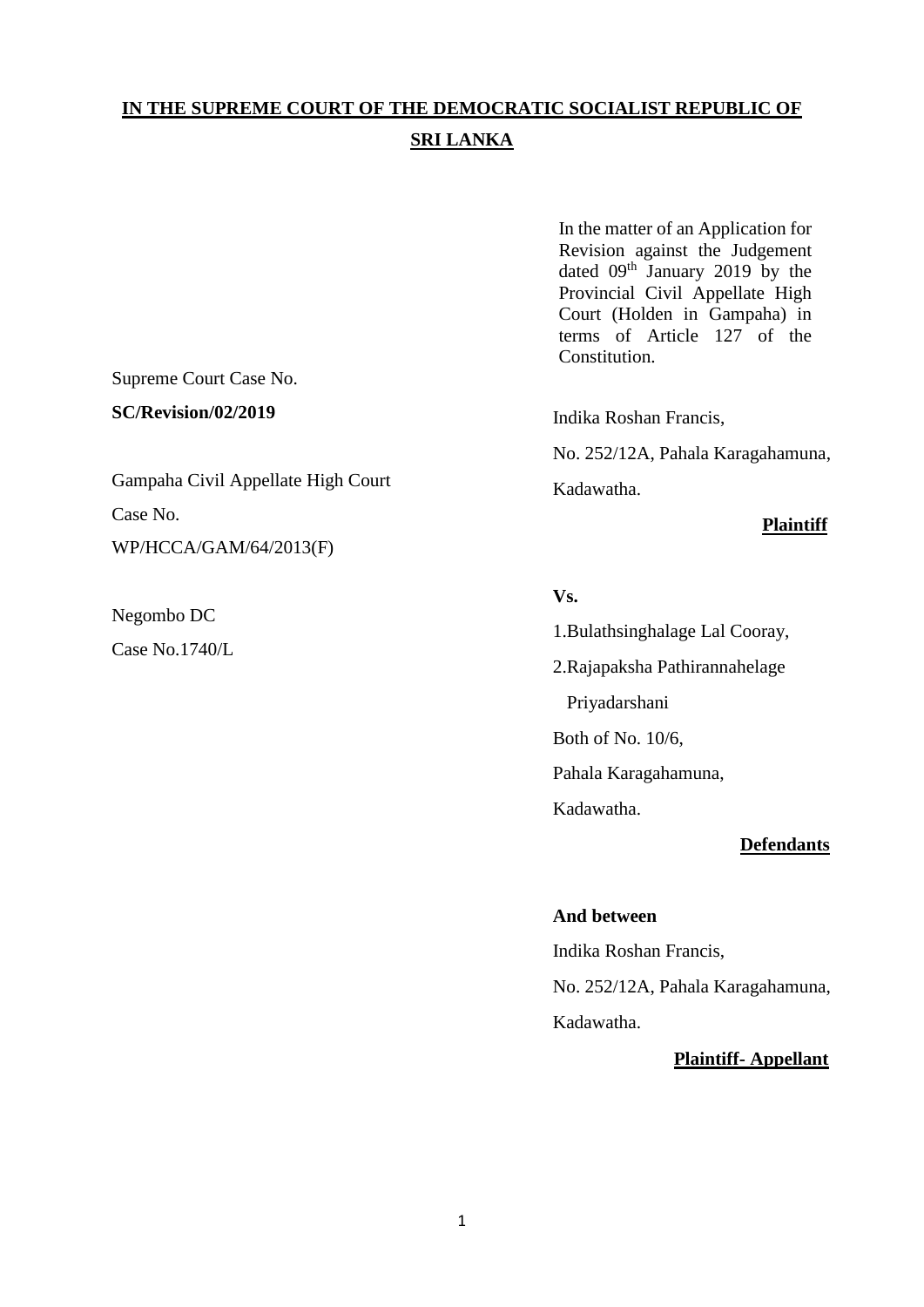## **Vs.**

- 1. Bulathsinghalage Lal Cooray,
- 2. Rajapaksha Pathirannahelage
	- Priyadarshani

Both of No. 10/6,

Pahala Karagahamuna,

Kadawatha.

### **Defendant- Respondents**

### **And now between**

Indika Roshan Francis, No. 252/12A, Pahala Karagahamuna, Kadawatha.

## **Plaintiff- Appellant-Petitioner**

## **Vs.**

- 1. Bulathsinghalage Lal Cooray,
- 2. Rajapaksha Pathirannahelage Priyadarshani Both of No. 10/6, Pahala Karagahamuna,

Kadawatha.

## **Defendant- Respondent-Respondents**

| Before: | L.T.B Dehideniya, J.   |
|---------|------------------------|
|         | A.L.S Gooneratne, J.   |
|         | Arjuna Obeyesekere, J. |

Counsels: Dinesh de Alwis with Hiranthika Sewwandi for Plaintiff- Appellant- petitioner instructed by Janak Sandakelum S.N Vijith Singh for Defendant-Respondent-Respondents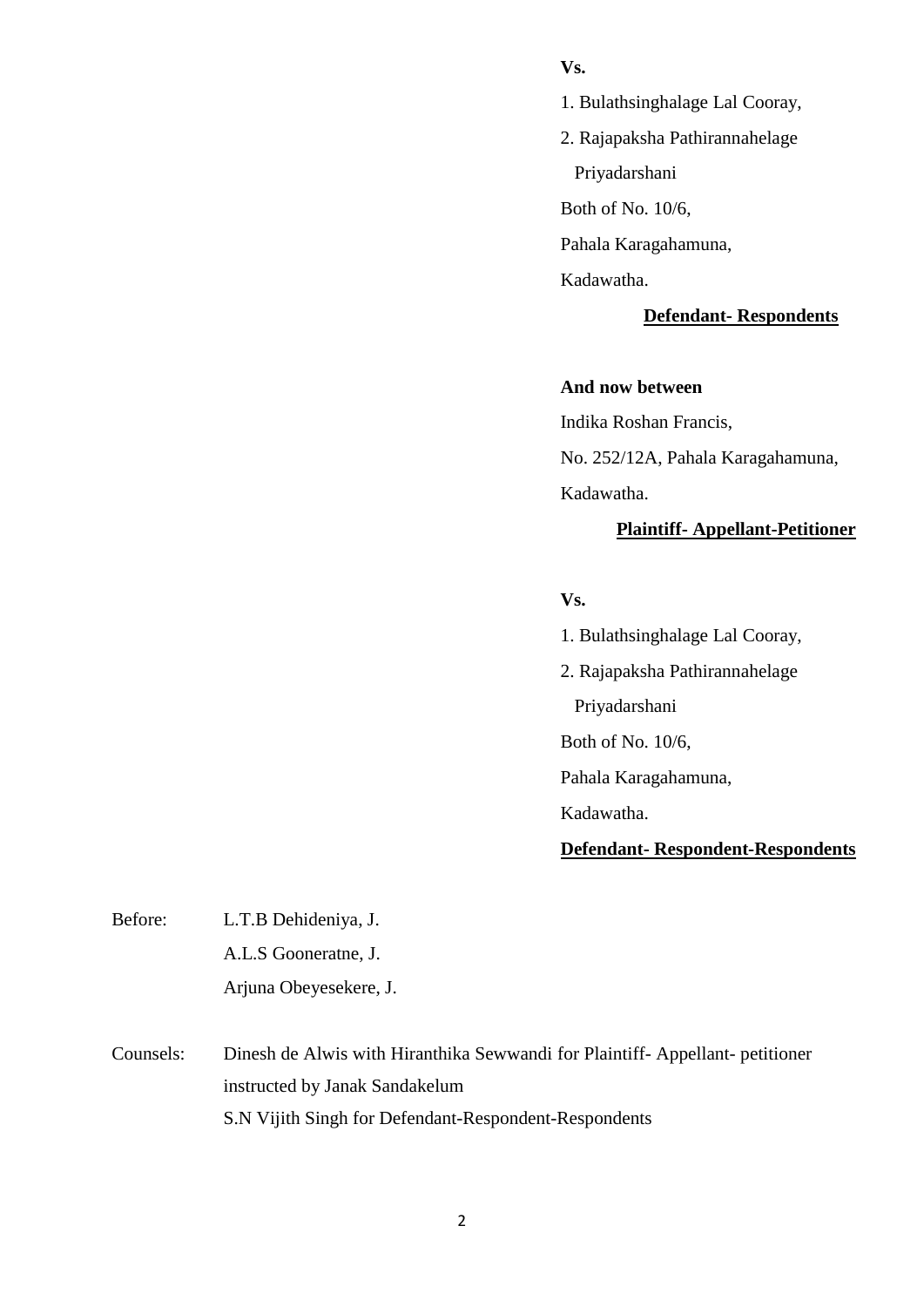Argued on: 09.02.2022 Decided on: 25.03.2022

#### **L.T.B Dehideniya, J.**

Plaintiff- Appellant-Petitioner (hereinafter sometime referred to as the Petitioner) instituted an action by plaint dated  $0.5<sup>th</sup>$  February 2010 against the 1<sup>st</sup> and 2<sup>nd</sup> Defendant- Respondent-Respondents (hereinafter sometime referred to as the Respondents) seeking for a Declaration of title and ejectment and damages for the premises described in the schedule to the Plaint. The Petitioner contested that the Respondents were in unlawful possession of the said premises. The District Court of Gampaha delivered the judgement dated 09<sup>th</sup> October 2013 in favour of the Respondents, dismissing the plaint, holding that the Petitioner has failed to prove the case and granted relief prayed for in the Answer. Being aggrieved by the said judgement, the Petitioner preferred a Final Appeal against the said judgement to the Western Provincial Civil Appellate High Court (Holden in Gampaha). By the Judgement dated  $09<sup>th</sup>$  January 2019, the Appeal of the Petitioner was dismissed and reaffirmed the judgement of the District Court by the Civil Appellate High Court.

Being aggrieved by the said judgement, the Petitioner filed the instant revision application in this Court and sought to revise the said judgement of the Civil Appellate High Court. This is a matter where Petitioner has invoked the revisionary jurisdiction of the Supreme Court in terms of Article 127 of the Constitution. When the Application was taken up for argument, the learned counsel for the Respondents raised a preliminary objection regarding the maintainability of this Revision Application, contending that there is no legal provision which enables the Petitioner to file such an Application in the Supreme Court. In other words, it was the submission that Supreme Court has no jurisdiction to exercise revisionary powers under the existing law.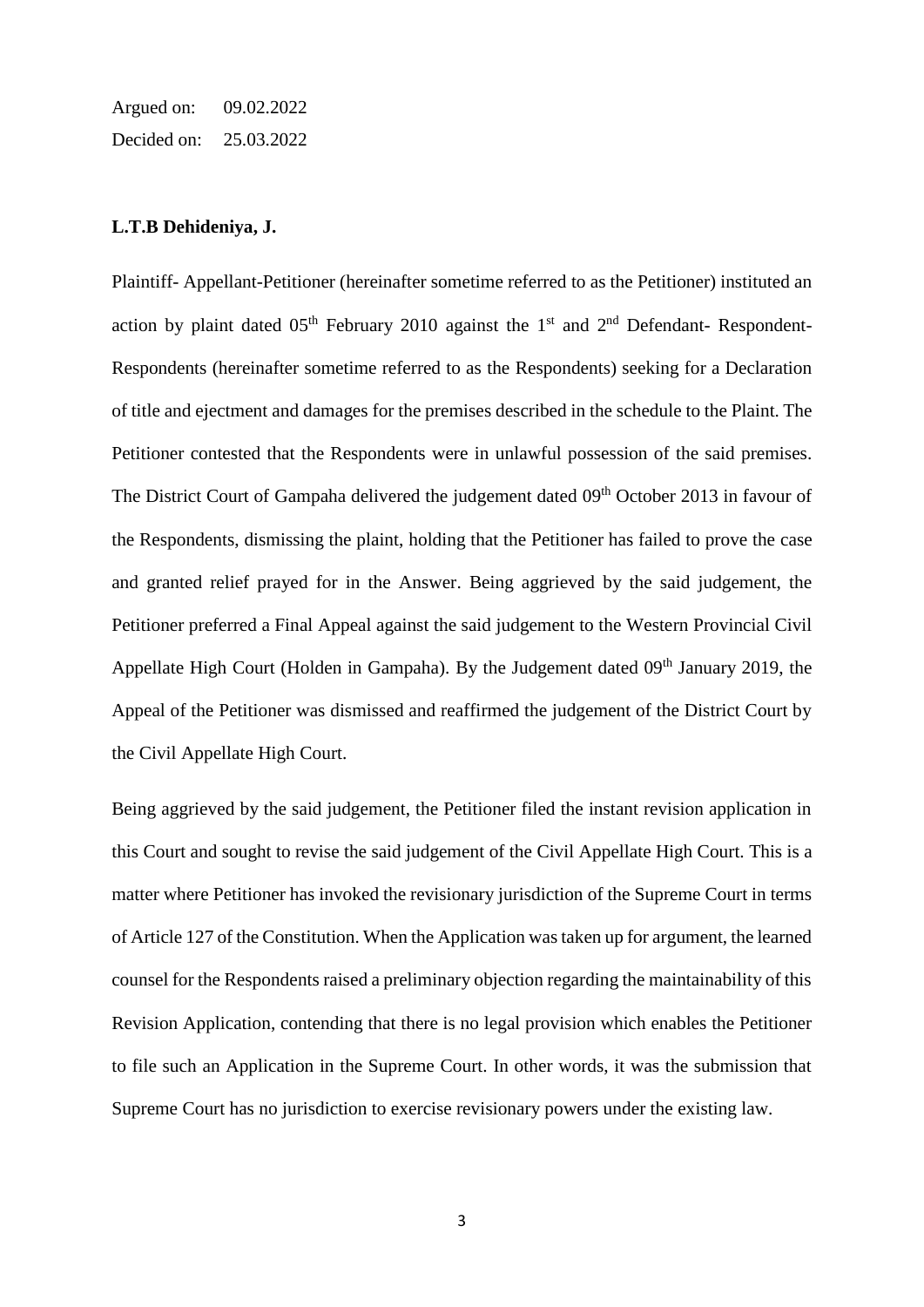The question before this Court is that, whether the revisionary powers are vested in the Supreme Court. The Petitioner's submissions are based upon the ground that the inherent powers of the Supreme Court can be used to correct errors which were demonstrably and manifestly wrong and where it was necessary in the interests of justice to correct matters in situations such as in the instant Application where there is a serious miscarriage of justice.

According to the Article 138 (1) of the Constitution, power to exercise Revisionary Jurisdiction is vested upon the Court of Appeal.

#### **Article 138 (1)**

*"The Court of Appeal shall have and exercise subject to the provisions of the Constitution or of any law, an appellate jurisdiction for the correction of all errors in fact or in law which shall be committed by the High Court, in the exercise of its appellate or original jurisdiction or by any Court of First Instance..."*

Under the Administration of Justice Law, No.44 of 1973, the Supreme Court is vested with the Revisionary Jurisdiction. Under **Section 11**, where it was expressly provided that, jurisdiction for the correction of all errors in fact or in law committed by any subordinate court by way of revision is vested in the Supreme Court.

### **Section 11**

*"The Supreme Court shall be the only superior court of record and shall have, subject to the provisions of this Law, jurisdiction for the correction of all errors in fact or in law committed by any subordinate court, and sole and exclusive cognizance by way of appeal, revision and restitutio-in-integrum of all actions, proceedings and matters of which such subordinate court may have taken cognizance, and such other jurisdiction as may be vested in the Supreme Court by law. In the exercise of its jurisdiction, the Supreme Court may, in accordance with law, affirm, reverse or vary any judgment or*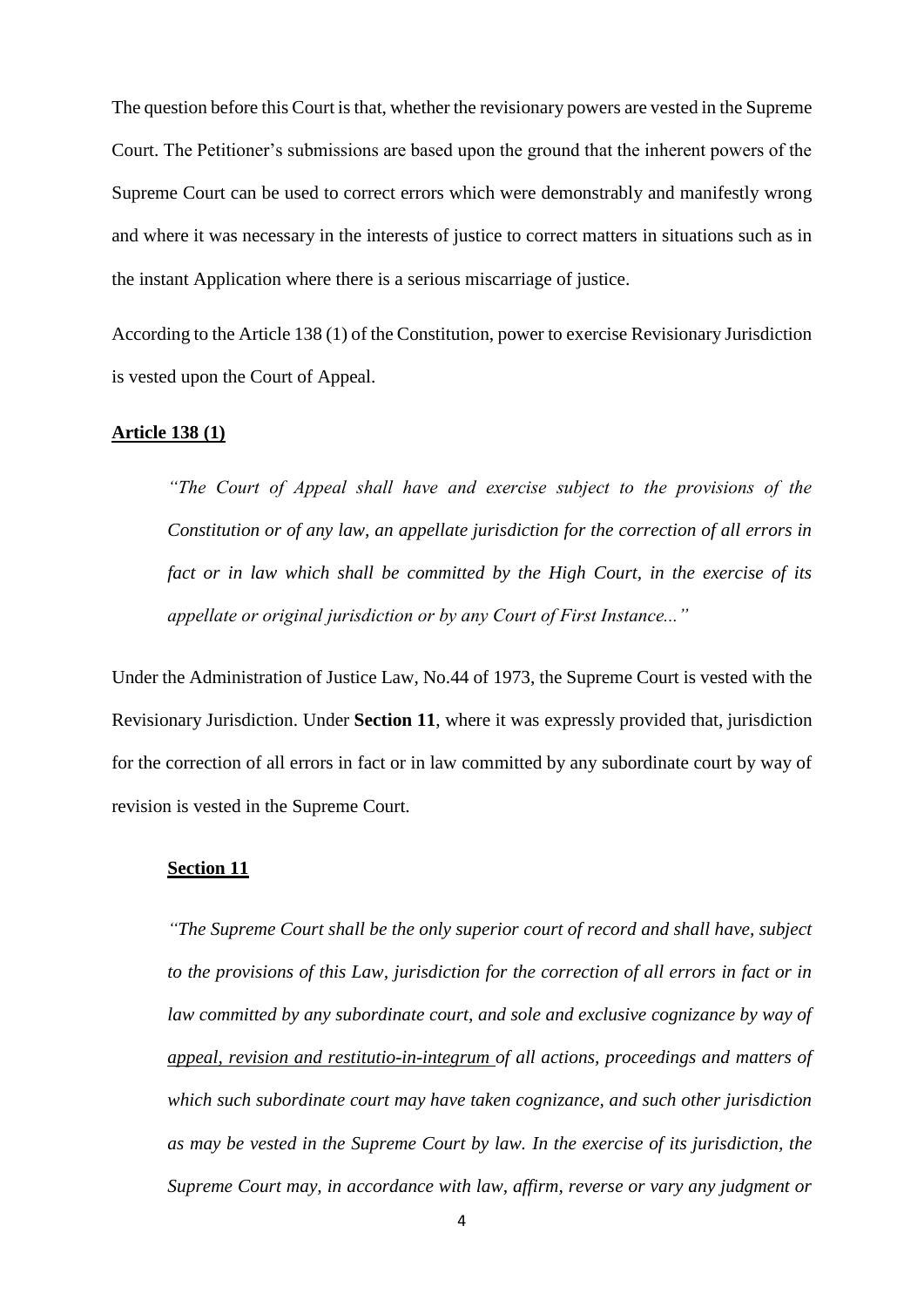*order, or give directions to such subordinate court, or order a new trial or a further hearing. It may, if necessary, receive and admit new evidence additional to, or supplementary of, the evidence already taken in such subordinate court: Provided that no judgment or order pronounced by any subordinate court shall on appeal or revision be reversed or varied on account of any error, defect or irregularity in the proceedings which shall not have prejudiced the substantial rights of either party or occasioned a failure of justice."[Emphasis added]*

Even so, according to the present constitution in 1978, the revisionary powers vested in the Supreme Court by the Administrative Justice Law was removed to the Court of Appeal by the Article 169(2) of the Constitution.

#### **Article 169(2)** provides that;

*"the Supreme Court established by the Administration of Justice Law, No.44 of 1973, shall, on the commencement of the Constitution, cease to exist and accordingly the provisions of that Law relating to the establishment of the said Supreme Court, Shall be deemed to have been repealed. Unless otherwise provided in the Constitution, every reference in any existing written law to the Supreme Court shall be deemed to be a reference to the Court of Appeal."*

Further, According to the Article 169(3) of the Constitution, all the appellate proceedings including proceedings by way of revision, case stated and restitutio in integrum pending in Supreme Court established under the Administration of Justice Law, No.44 of 1973, on the day preceding the commencement of the Constitution, shall stand removed to the Court of Appeal and Court of Appeal shall have jurisdiction to take cognizance of and to hear and determine the same, and the judgements and the orders of the Supreme Court aforesaid delivered or made before the commencement of the Constitution in appellate proceedings shall have the same force and effect as they had been delivered or made by the Court of Appeal.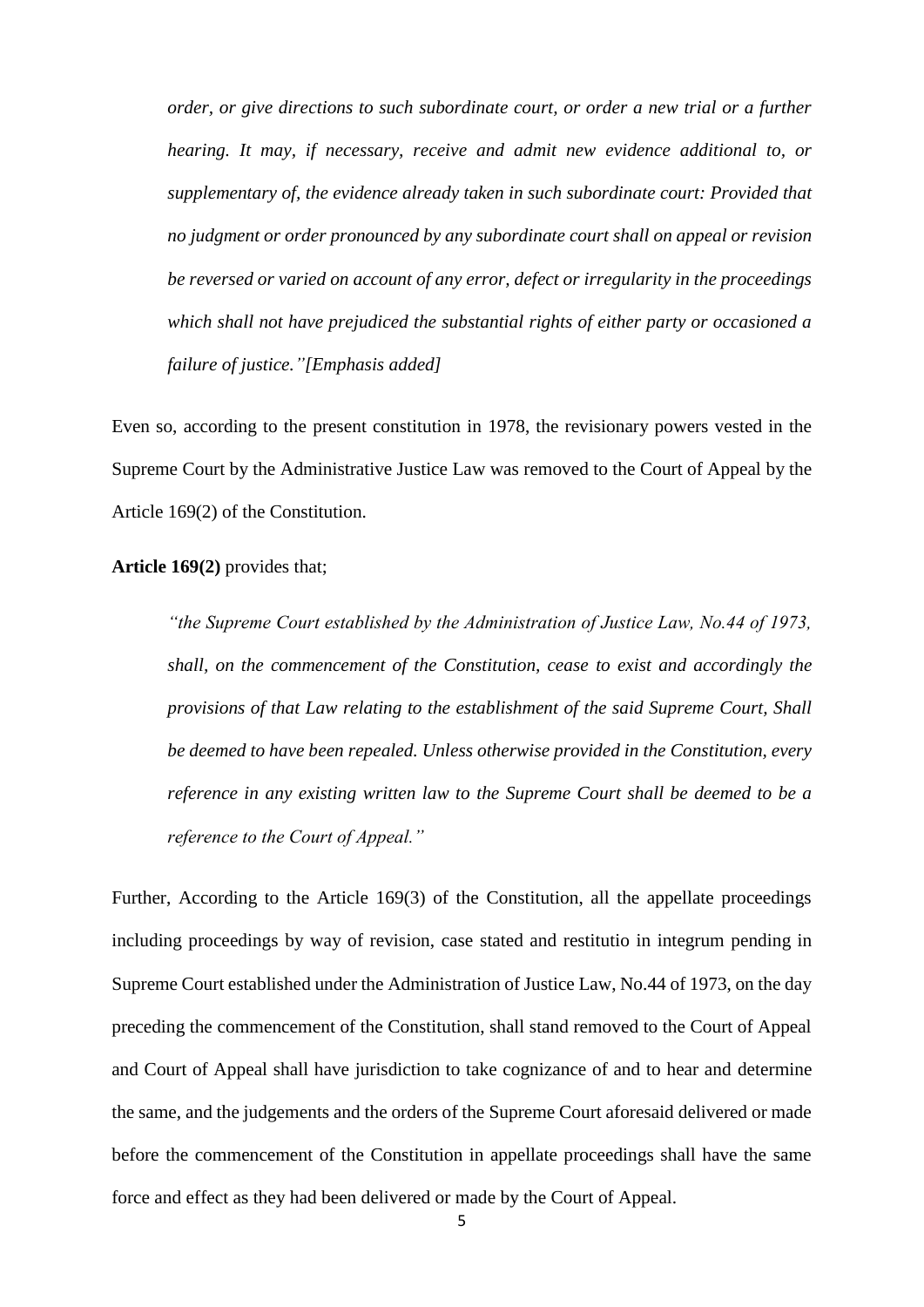Looking back at some of the case law that were decided before the enactment of the present Constitution in 1978, the Court has been held that Revisionary Jurisdiction is vested in the Supreme Court of Sri Lanka in appropriate circumstances.

In the case of *Sinnathangam v. Meera Mohideen* (60 NLR 394) *T. S. Fernando J.* stated as follows;

*"The Supreme Court possesses the power to set aside, in revision, an erroneous decision of the District Court in an appropriate case even though an appeal against such decision has been correctly held to have abated on the ground of non-compliance with some of the technical requirements in respect of the notice of security."*

A similar view was expressed in the case of *Attorney General v. Podisingho* (51 NLR 385) and it was held that, the powers of revision of the Supreme Court are wide enough to embrace a case where an Appeal lay but was not taken. In such a case, however, an Application in revision should not be entertained save in exceptional circumstances, such as, where there has been a miscarriage of justice.

The discretionary power of the Supreme Court in exercising the revisionary jurisdiction is discussed in *Rustom Vs Hapangama* (1978/79) 1 Sri L.R 352 *Ismail J* observed that the general rule is that while the power of revision available to the Supreme Court is a discretionary power the courts have consistently refused to exercise this power when an alternative remedy which was available to the applicant was not availed of before the applicant sought to avail of a remedy by way of revision. Nevertheless, in a series of decided cases the courts have indicated that this was not an invariable rule and in certain instances where exceptional circumstances are shown the Court would exercise this discretionary power even when an alternative remedy which is available has not been availed.

According to the Article 127 of the Constitution, the Supreme Court shall be the final Court of Civil and Criminal appellate jurisdiction for and within Sri Lanka for the correction of all errors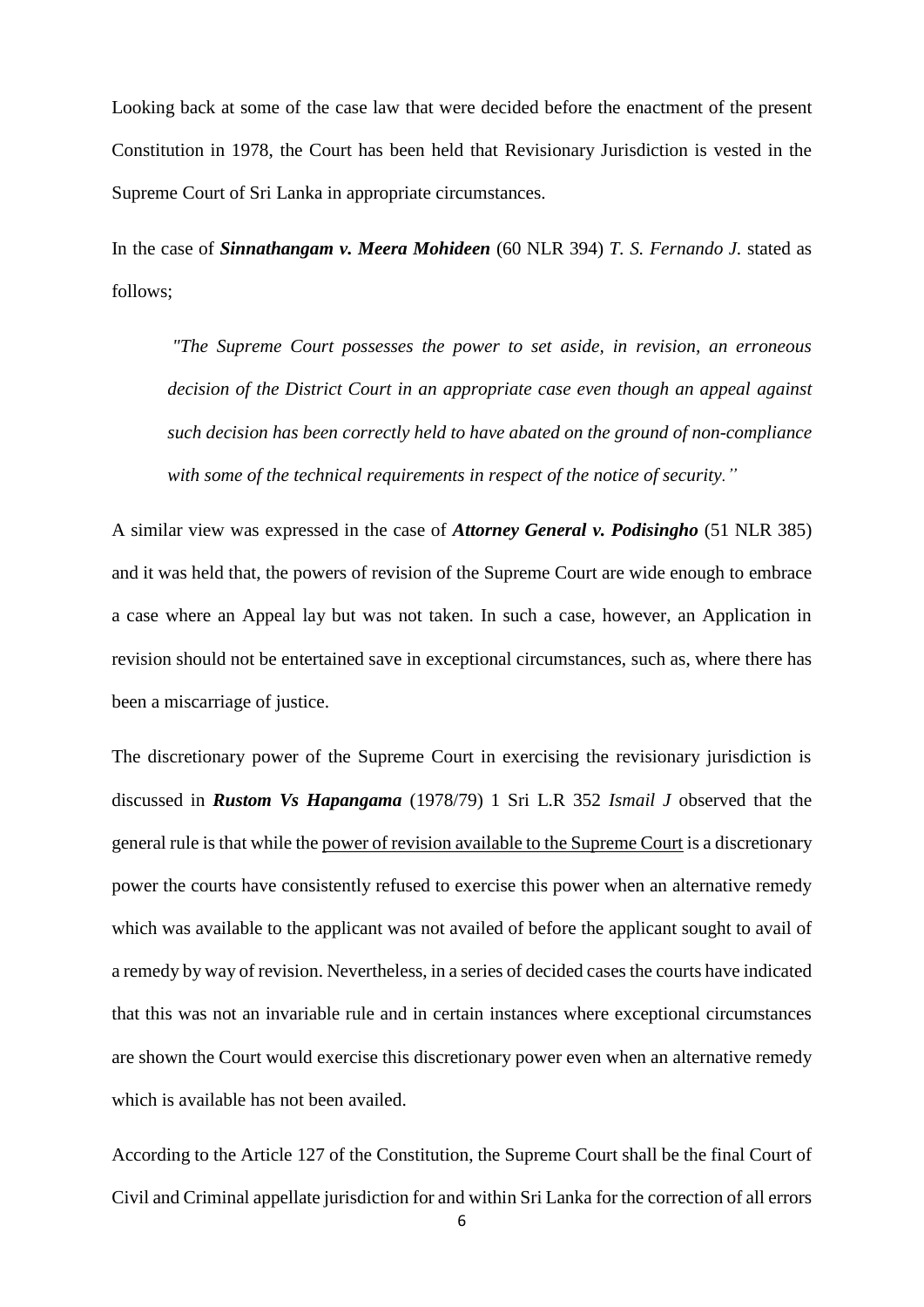in fact or in law which shall be committed by the Court of Appeal or any Court of First Instance, tribunal or other institution. Even though the said Article has expressly provided Appellate Jurisdiction to the Supreme Court, there is no specific provision relating to the Revisionary Jurisdiction of the Supreme Court. The Petitioner refers to this situation as a lacuna in the Constitution. In determining whether the Supreme Court has the power to exercise revisionary jurisdiction under such legal circumstances, statutory law and case law must be carefully analysed.

Nevertheless, when carefully considering the Article 169(2) of the present Constitution, it appears that the Petitioner's contention regarding the unavailability of an express provision as to the revisionary powers of the Supreme Court which amounting to a lacuna in the Constitution has no sustainability before the Article 169(2).

Accordingly, the revisionary powers are explicitly vested in the Court of Appeal by the present Constitution, not in the Supreme Court. Therefore, in light of the statutory provisions discussed above, it is clear to this court that, the views expressed on the Supreme Court's revisionary jurisdiction in cases decided in the era before the enactment of the present Constitution in 1978, cannot be applied to the present Application.

It is a question with great importance before this Court that, whether the Supreme Court as the apex of the Sri Lankan Judiciary could have the authority to revise the judgements of a lower court, even though no law has expressly vested such powers in the Supreme Court.

In the case of *Peoples Merchant PLC v. Udaya Saman Subasinghe* (SC CHC Appeal No. 14/2014, decided on 23-06-2021) Padman Surasena J. analysed the application of the Revisionary Jurisdiction of the Supreme Court. (At p.8-9)

*"Although the learned counsel for the Respondent - Appellant, Mr. Vijitha Sing, submitted that this Court has jurisdiction to consider this appeal in the exercise of its revisionary powers, this Court has not been vested with such power by any law. Mr.*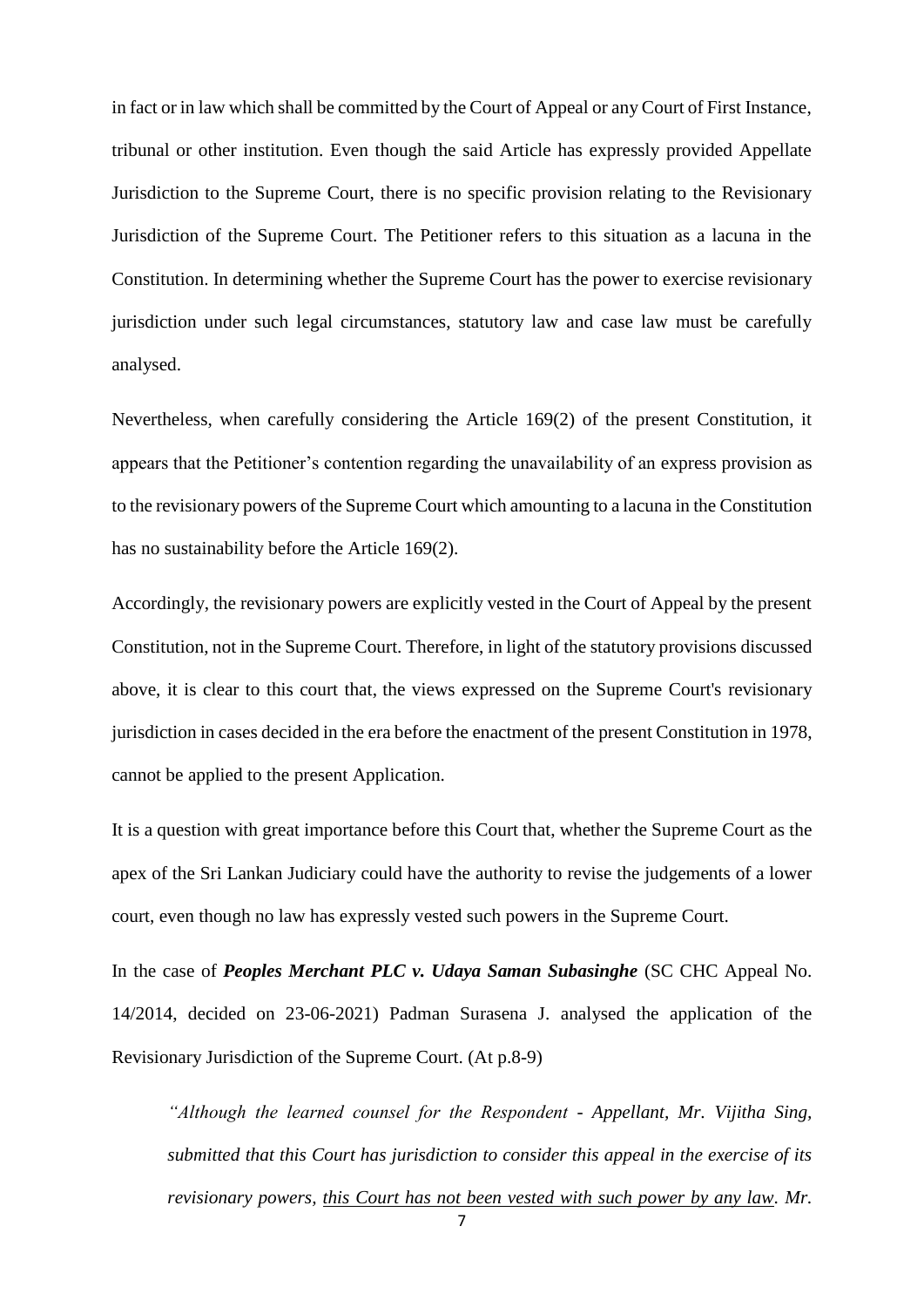*Vijith Sing, also did not refer to any provision of law under which this Court could have exercised such revisionary power. In my view there is no merit in this argument and it should suffice to say that 'the Supreme Court is a creature of statute and its powers are statutory' as stated by His Lordship Amerasinghe J in the case of Jeyaraj Fernandopulle vs. Premachandra De Silva and Others. [1996] 1 Sri L.R 70" [emphasis added]*

*In the case of Mahesh Agri Exim (Pvt) Ltd Vs. Gaurav Imports (Pvt) Ltd and Others (SC Revision No. 02/2013 Decided on 30-07-2019), this Court had to consider the question whether this Court has revisionary jurisdiction against orders made by the Commercial High Court. I had the privilege of agreeing with His Lordship Justice Priyantha Jayawardena who stated in that case, the following.*

*"The Counsel for the Petitioner submitted that a grave prejudice has been caused to his client and therefore, the Supreme Court should intervene in this matter. He further submitted that this is a fit and proper case to exercise revisionary jurisdiction and/or inherent powers of this Court.*

*We are of the opinion that this Court has no jurisdiction to entertain Revision applications arising from the orders made by the Commercial High Court. Further, the inherent powers of this Court cannot be entertained in this application." [Emphasis added]*

In light of the well-established legal context discussed above, it is apparent that the Supreme Court has not vested Revisionary Jurisdiction under the existing law.

As per the submissions tendered by the Petitioner, it is contended that the inherent powers of the Supreme Court have been used to correct errors which were demonstrably and manifestly wrong and where it was necessary in the interests of justice to correct matters in situations where there is a serious miscarriage of justice. In the eyes of the law a serious miscarriage of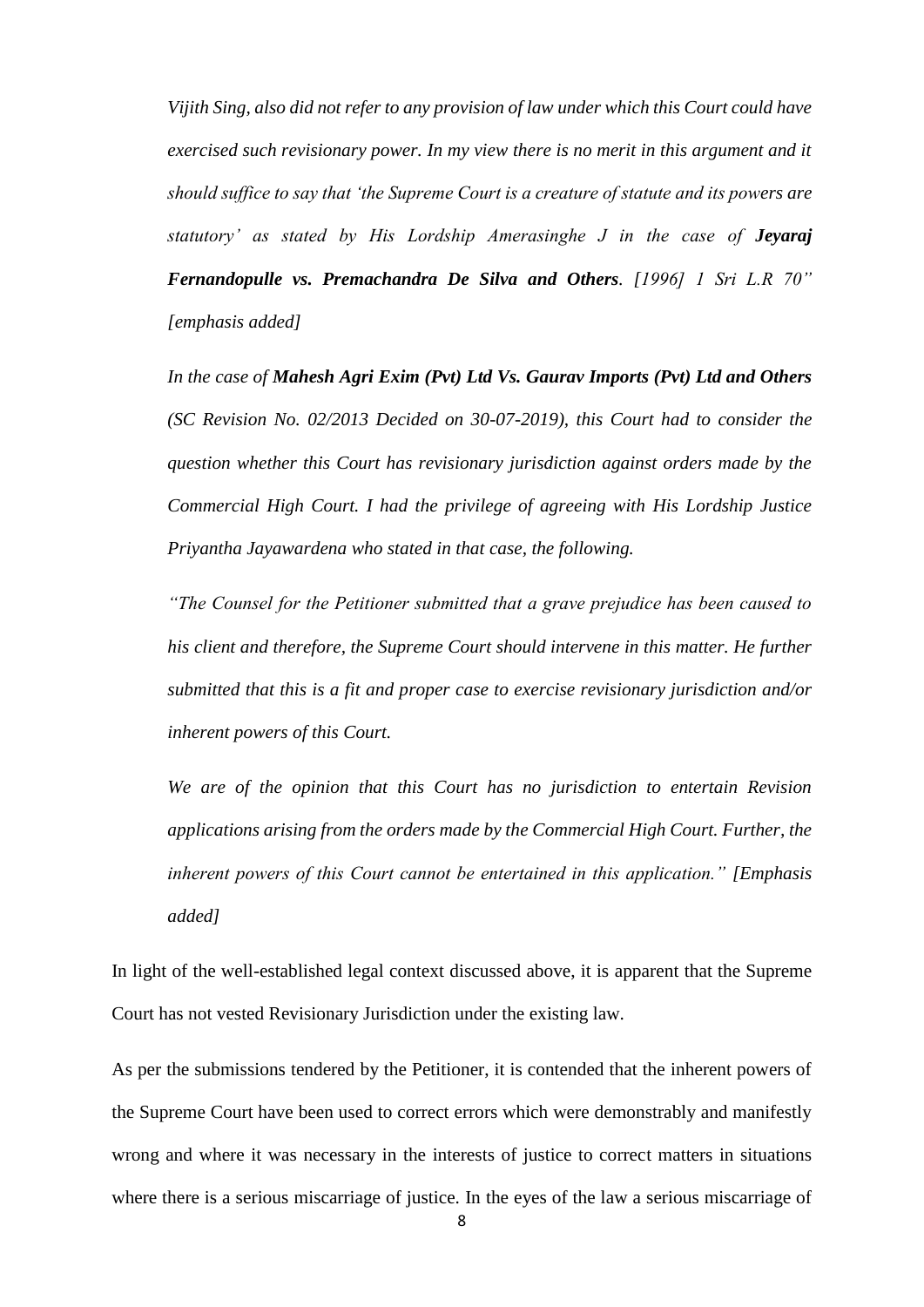justice occurs when a grossly unfair outcome is made in a criminal or civil proceeding and refers to as a failure of a court or judicial system to achieve a just conclusion. The miscarriage of justice is taken into consideration in the case of *Attorney General v. Podisingho* (51 NLR 385) per Dias S.P.J, even though the revisionary powers should not be exercised in cases when there is an Appeal and was not taken, revisionary powers should be exercised only in exceptional circumstances such as miscarriage of justice, where a strong case for interference of the Supreme Court is made out for.

In *Lakshaman Ravendra Watawala v. Chandana Karunathilake* (SC Appeal 31/2009 and SC Appeals 35/2009-78/2009, decided on 06-07-2018) at p. 9 per Priyantha Jayawardena J.,

*"…However, our Courts entertain Revision Applications if a grave prejudice has been caused to a litigant even if there is an ouster clause..."*

at p. 12

*"Therefore, it is evident that, in appropriate instances, the Court has entertained Revision Applications when there was no right to appeal." [emphasis added]*

However, it is noteworthy that, the present Application is not a matter where the Petitioner is inviting the Supreme Court to interfere in a Revision Application when there was no right to appeal. This is an instance where there was a right to appeal available for the Petitioner, nevertheless, the Petitioner did not act in due diligence to comply with it. In the context of the present Application there was a right to appeal in terms of Supreme Court Rules and Section 9(a) of the High Court of the Provinces (Special Provisions) Act No. 19 of 1990. According to the reasons set out in the Petition, the Petitioner states that, he was unable to file an Application for Leave to Appeal in this Court within the due period of time for the reason of ill health. A closer look at the submissions reveals that, the Petitioner's reasoning for non- compliance with the right of appeal is not credible enough to justify a miscarriage of justice. Therefore, it is